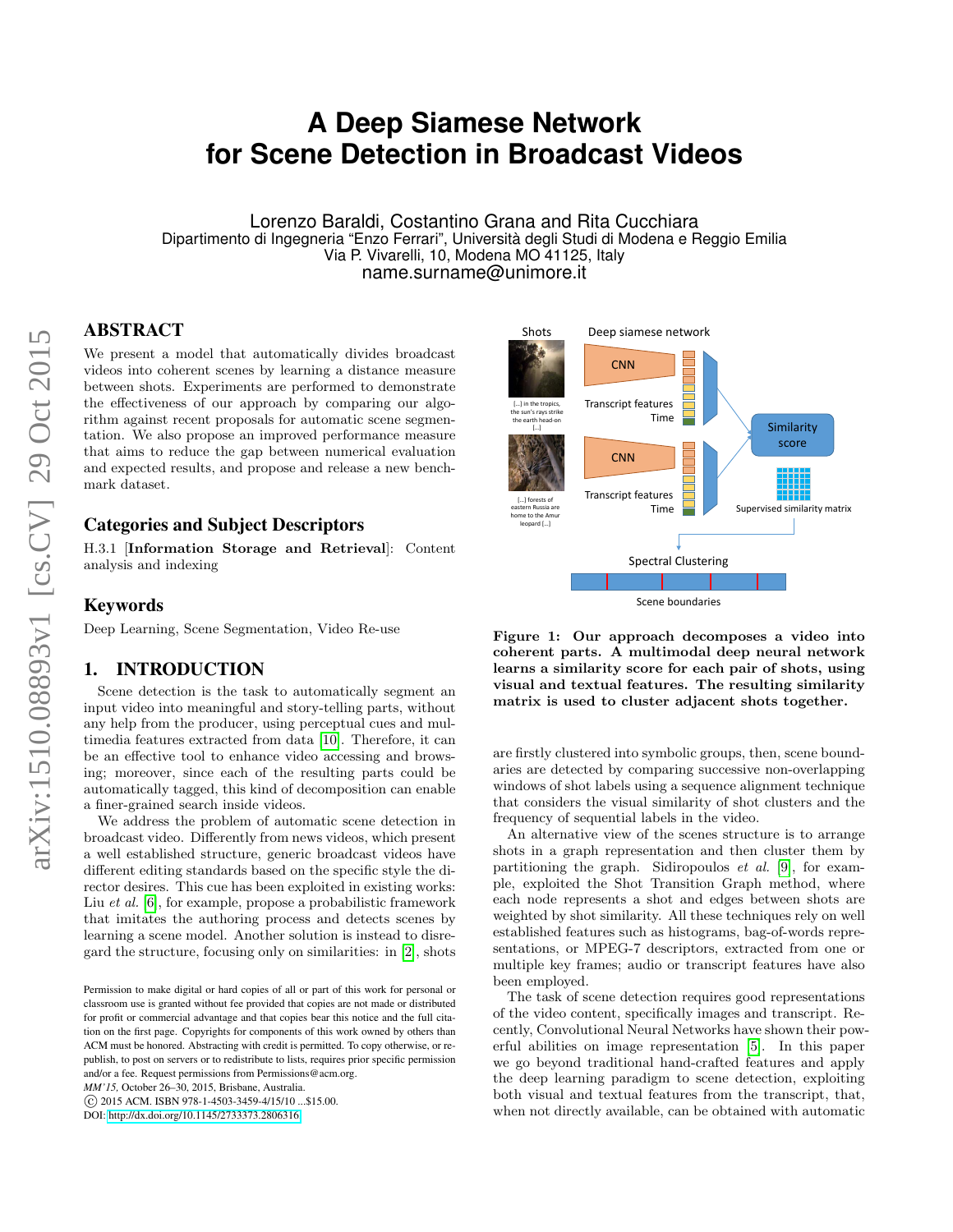speech recognition. Deeply learned features are then used together with a clustering algorithm to segment the video. To the best of our knowledge, this is the first attempt to use deep learning in this task.

As it usually happens in emerging topics, most works on scene detection conducted experiments on personal test sets, which are not publicly available, thus making it hard for others to reproduce or to compare the presented results. Evaluation measures were also sometimes not appropriate and did not reflect the quality perceived by the user. For these reasons, we propose a new dataset for scene detection, and we also try to tackle the problem of evaluation.

The main contributions of our work are:

- We propose a deep learning framework for segmenting videos into coherent scenes, which takes both visual and textual features as input and merges them to create similarity scores;
- A new benchmark dataset is proposed, and annotations are publicly released. To our knowledge, this is the biggest dataset for scene detection available.
- Lastly, we address the limitations of existing measures for scene detection evaluation, and propose an improved measure which solves frequently observed cases in which the numeric interpretation would be different from the expected results.

# 2. DEEPLY-LEARNED SCENE DETECTION

Given the nature of a broadcast video – i.e. a sequence of shots, and given that a shot usually has a uniform content, scene detection can also be viewed as the problem of grouping adjacent shots together, with the objective of maximizing the semantic coherence of the resulting segments. This implies a dimensionality reduction and poses scene detection as a clustering problem: our model, indeed, detects scenes by applying the spectral clustering algorithm to shots. Moreover, for the detected segmentation to be useful to the final user, we want it to be as close as possible to the desired output. For this reason, instead of applying pre-defined descriptors to build the similarity matrix the clustering algorithm needs, we couple the unsupervised clustering with a supervised deep neural network which learns similarities between shots.

The architecture of our neural network resembles that of a Siamese network [\[3\]](#page-3-5) (see Fig. [1\)](#page-0-0): it consists of two branches that share exactly the same architecture and the same weights. Each branch takes as input two distinct shots, and then applies a series of convolutional, ReLU and maxpooling layers. Branch outputs are then concatenated and given to a top network. Branch of the Siamese network can be seen as descriptor computation modules and the top network as a similarity function. At test time, similarity scores computed by the neural network are composed together to build a similarity matrix, which is then given to the spectral clustering algorithm to obtain the final scene boundaries.

#### 2.1 Visual features

The first part of each branch consists of a Convolutional Neural Network (CNN) which takes the middle frame of a given shot, cropped and resized to fit the network input size. Using a single frame allows a complexity reduction while still allowing a good description.



<span id="page-1-0"></span>Figure 2: Detail of matrix W for the From Pole to Pole episode. Ground truth scene boundaries (white lines) correspond to low similarity areas.

We want to give the CNN the ability to recognize not only objects, animals and people, but indoor and outdoor places too, since a scene often takes place in a single location, and to be specific for the scene segmentation task. Therefore, we pre-train our CNN on 1.2 million images of the ImageNet dataset (ILSVRC 2012) [\[5\]](#page-3-4), plus 2.5 million images from the Places dataset [\[11\]](#page-3-6). Finally, the CNN is fine-tuned using training shots.

The architecture of the CNN is the same as the one used in the Caffe reference network [\[4\]](#page-3-7), and the visual representation of the shot is computed as follows:

$$
r_{vis} = \sigma(\mathbf{w}_{vis}(CNN_{vis}(I)) + b_{vis}
$$
 (1)

where  $\sigma(\cdot)$  is the ReLU activation function. The image CNN returns the 4096-dimensional activations of the fully connected layer immediately before the last ReLU layer. The matrix  $\mathbf{w}_{vis}$  has dimension  $d \cdot 4096$ , and each image is thus represented as one  $d_{vis}$ -dimensional vector  $r_{vis}$ .

#### 2.2 Textual features

Beside the visual content of a shot, we want to take into account the content of the transcript, while still keeping a shot-based representation. Given that a shot can contain a variable number of words, and a feed-forward neural network requires fixed size inputs, we exploit a variant of the bagof-words approach that takes feature vectors obtained with Skip-gram models [\[7\]](#page-3-8): words in the transcript are represented using their Word2vec descriptors, and then clustered using k-means and the cosine distance between words.

Since shots can be very short, describing a brief shot using only the words it contains would result in a non-consistent descriptor. Therefore, for each shot we define a context window centered on the shot center frame, and with size  $\max(w_s, W)$ , where  $w_s$  is the shot duration and W is the minimum context window size. Words from each window are then represented with their bag-of-words vector, resulting in a  $d_{words}$ -dimensional vector  $r_{words}$  for each shot.

#### 2.3 Similarity scores and clustering

In the last part of each branch, the visual representation  $r_{vis}$  is merged with the textual representation  $r_{words}$ ; in addition, the resulting vector is concatenated with the index of the center frame of the shot, so that the network is aware of the temporal distance between two shots. A fully connected layer takes the joint representation and learns how to weight the components to get the final similarity scores.

The network is trained using a contrastive loss term and squared l2-norm regularization, that leads to the following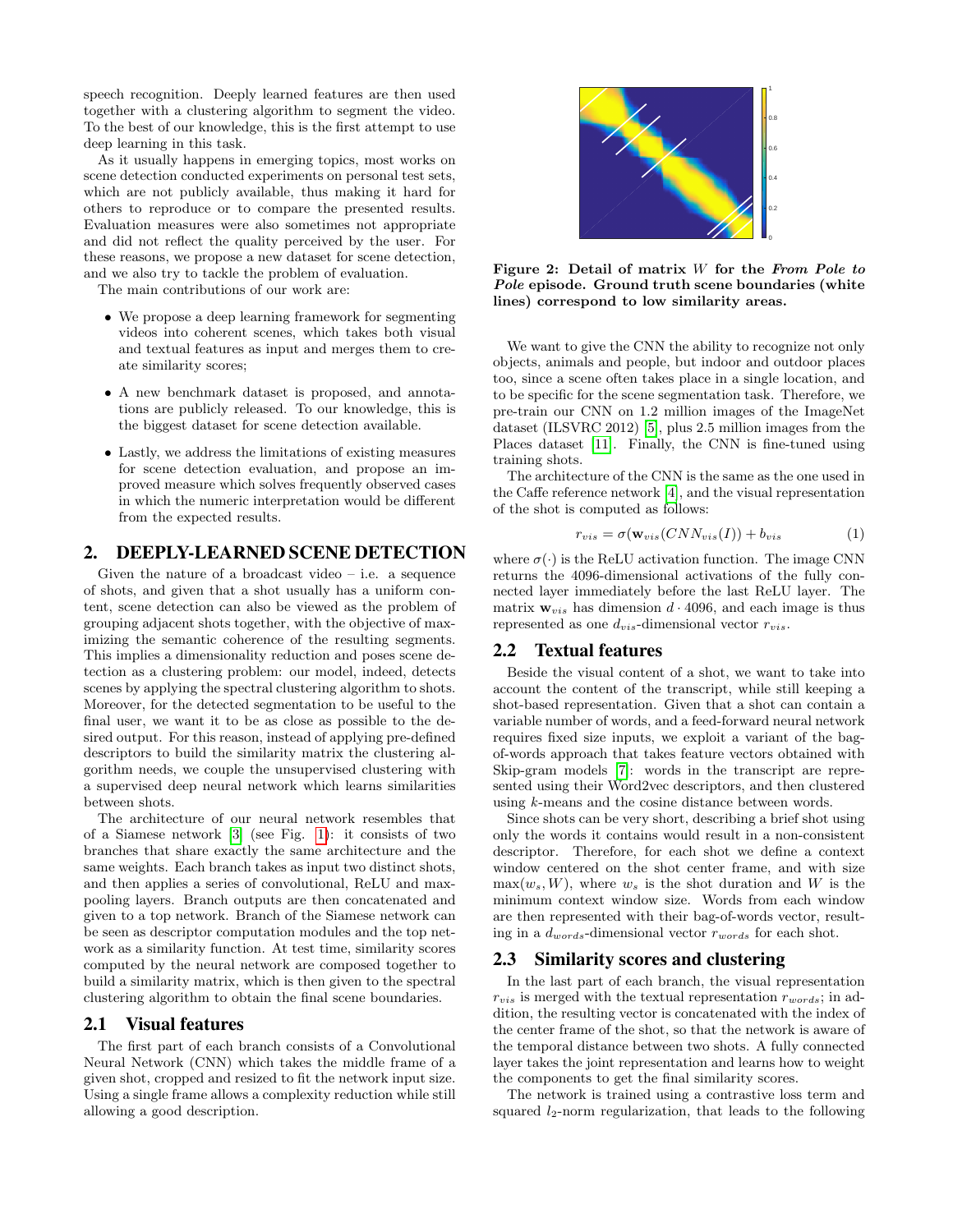learning objective function:

$$
L(\mathbf{w}) = \frac{\lambda}{2} ||\mathbf{w}||_2^2 + \frac{1}{2N} \sum_{(i,j) \in \mathcal{D}} y_{ij} d_{ij}^2 + (1 - y_{ij}) \max(1 - d_{ij}^2, 0)
$$
\n(2)

where  $\bf{w}$  are the weights of the neural network,  $\mathcal D$  is the set of training shot pairs,  $d_{ij}^2$  is the squared  $l_2$ -distance for shots  $i$  and  $j$  (computed between the two final layers of the Siamese network), and  $y_{ij} \in \{0,1\}$  is the corresponding label (with 0 and 1 denoting a non-matching and a matching pair, respectively).

Finally, distances  $d_{ij}$  are turned into similarity scores by applying a Gaussian kernel, where bandwith  $\sigma$  is computed using a kernel density estimator. Similarity matrix W (see Fig. [2](#page-1-0) for an example) is then used together with spectral clustering to group adjacent shots: final scene boundaries are placed between shots belonging to different clusters.

# 3. EXPERIMENTAL EVALUATION

Performance measures The problem of measuring scene detection performance is significantly different from that of measuring shot detection performance. Indeed, classical boundary detection scores, such as Precision and Recall, fail to convey the true perception of an error, which is different for an off-by-one shot or for a completely missed scene boundary.

In [\[10\]](#page-3-0) the Coverage and Overflow measures were proposed to overcome this limitation. Coverage  $C$  measures the quantity of shots belonging to the same scene correctly grouped together, while Overflow  $\mathcal O$  evaluates to what extent shots not belonging to the same scene are erroneously grouped together. Formally, given the set of automatically detected scenes  $\mathbf{s} = [\mathbf{s}_1, \mathbf{s}_2, ..., \mathbf{s}_m]$ , and the ground truth  $\tilde{\mathbf{s}} = [\tilde{\mathbf{s}}_1, \tilde{\mathbf{s}}_2, ..., \tilde{\mathbf{s}}_n],$  where each element of **s** and  $\tilde{\mathbf{s}}$  is a set of shot indexes, the coverage  $\mathcal{C}_t$  of scene  $\tilde{\mathbf{s}}_t$  is defined as:

$$
\mathcal{C}_t = \frac{\max_{i=1...,m} \#(\mathbf{s}_i \cap \tilde{\mathbf{s}}_t)}{\#(\tilde{\mathbf{s}}_t)}
$$
(3)

where  $\#(\mathbf{s}_i)$  is the number of shots in scene  $\mathbf{s}_i$ . The overflow of a scene  $\tilde{\mathbf{s}}_t$ ,  $\mathcal{O}_t$ , is the amount of overlap of every  $\mathbf{s}_i$ corresponding to  $\tilde{\mathbf{s}}_t$  with the two surrounding scenes:

$$
\mathcal{O}_t = \frac{\sum_{i=1}^m \#(\mathbf{s}_i \setminus \tilde{\mathbf{s}}_t) \cdot \min(1, \#(\mathbf{s}_i \cap \tilde{\mathbf{s}}_t))}{\#(\tilde{\mathbf{s}}_{t-1}) + \#(\tilde{\mathbf{s}}_{t+1})}
$$
(4)

The per-ground-truth-scene measures are aggregated for the entire video by averaging, weighting them by the number of shots in each scene. Finally, an F-Score measure,  $F_{co}$ , can be defined to combine Coverage and Overflow in a single measure, by taking the harmonic mean of  $\mathcal C$  and  $1 - \mathcal O$ .

These measures, while going in the right direction, have a number of drawbacks, which may affect the evaluation. As also noted in  $[8]$ ,  $F_{co}$  is not symmetric, leading to unusual phenomena in which an early or late positioning of the scene boundary, of the same amount of shots, may lead to strongly different results. Moreover, the relation of  $\mathcal O$  with the previous and next scenes creates unreasonable dependencies between an error and the length of a scene observed many shots before it. Finally,  $\mathcal C$  only depends on the maximum overlapping scene, and does not penalize the other overlapping scenes in any way: any over-segmentation in the other overlapping scenes does not change the measure value.

We propose to use a symmetric measure based on intersection over union to assess the quality of detected scenes. For



<span id="page-2-0"></span>Figure 3: Values of  $F_{co}$  and  $M_{iou}$  for sample scene detections. Gray and black ticks represent shot and scene boundaries respectively.

each ground-truth scene, we take the maximum intersectionover-union with the detected scenes, averaging them on the whole video. Then the same is done for detected scenes against ground-truth scene, and the two quantities are again averaged. An important note is that both intersection and union are measured in terms of frame lengths for the shots, thus weighting the shots with their relative significance. The final measure is thus given by:

$$
M_{iou} = \frac{1}{2} \left( \frac{1}{n} \sum_{i=1}^{n} \max_{j \in \mathbb{N}_m} \frac{\tilde{\mathbf{s}}_i \cap \mathbf{s}_j}{\tilde{\mathbf{s}}_i \cup \tilde{\mathbf{s}}_j} + \frac{1}{m} \sum_{j=1}^{m} \max_{i \in \mathbb{N}_n} \frac{\tilde{\mathbf{s}}_i \cap \mathbf{s}_j}{\tilde{\mathbf{s}}_i \cup \tilde{\mathbf{s}}_j} \right) (5)
$$

Figure [3](#page-2-0) shows the behavior of the two measures in three synthetic cases. As it can be seen,  $M_{iou}$ , unlike  $F_{co}$ , penalizes over-segmentations and does not create dependencies between an error and previous scenes.

Experiments setting We evaluate our method on 11 episodes from the BBC educational TV series  $Planet Earth<sup>1</sup>$  $Planet Earth<sup>1</sup>$  $Planet Earth<sup>1</sup>$ . Each episode is approximately 50 minutes long, and the whole dataset contains around 4900 shots and 670 scenes. Shots and scenes of the entire dataset have been manually annotated by a set of human experts: annotations, as well as the Caffe [\[4\]](#page-3-7) models of our network, are available at <http://imagelab.ing.unimore.it>.

To train our model, we employ Stochastic gradient descent with momentum 0.9 and weight decay  $\lambda = 0.0005$ . The learning rate is set to 0.001 for CNN neurons, and to 0.004 for the others. Parameters  $d_{vis}$ ,  $d_{words}$  and W are set to 1183, 200 and 20 seconds, respectively, and the last fully connected layer of each branch is composed by 200 neurons. Training is done in mini-batches of size 128, and we shuffle and augment training data by flipping both shots horizontally and vertically. We also subtract from each frame the average frame computed over the training set.

The training set for a given video corresponds to all possible pairs of shots, most of them not belonging to the same scene, and it is therefore heavily unbalanced. To avoid the risk of having batches with only negative examples, and to balance the training phase, we artificially build batches using the same amount of positive and negative examples.

Evaluation We compare our model against two recent algorithms for scene detection: [\[9\]](#page-3-3), which uses a variety of visual and audio features merged in a Shot Transition Graph (STG), and [\[2\]](#page-3-2), that combines low level color features with the Needleman-Wunsh (NW) algorithm. We further include a baseline approach, which clusters shots using spectral clustering (SC) and three-dimensional color histograms and time

<span id="page-2-1"></span> $1$ <http://www.bbc.co.uk/programmes/b006mywy>